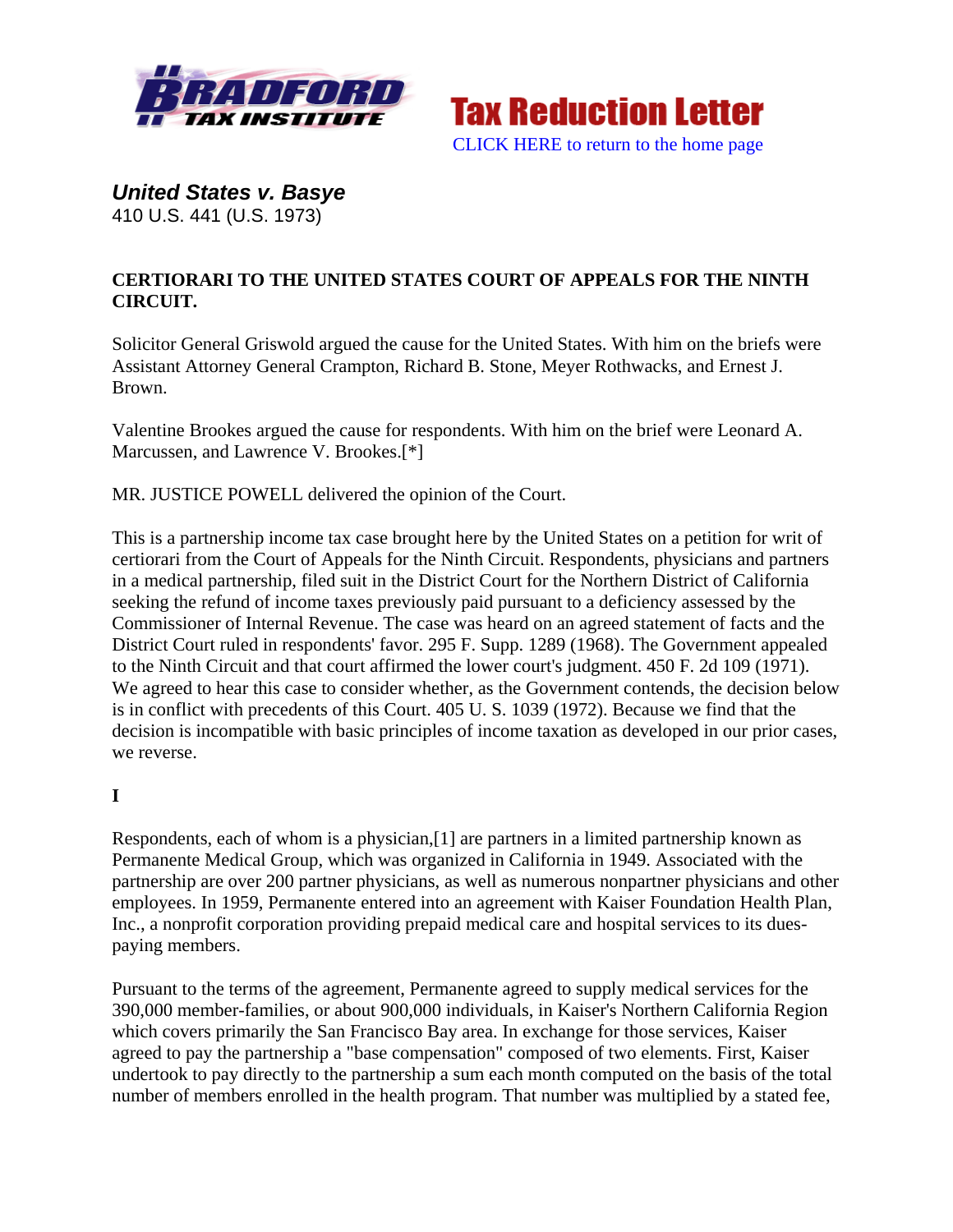which originally was set at a little over \$2.60. The second item of compensation—and the one that has occasioned the present dispute—called for the creation of a program, funded entirely by Kaiser, to pay retirement benefits to Permanente's partner and non-partner physicians.

The pertinent compensation provision of the agreement did not itself establish the details of the retirement program; it simply obligated Kaiser to make contributions to such a program in the event that the parties might thereafter agree to adopt one.[2] As might be expected, a separate trust agreement establishing the contemplated plan soon was executed by Permanente, Kaiser, and the Bank of America Trust and Savings Association, acting as trustee. Under this agreement Kaiser agreed to make payments to the trust at a predetermined rate, initially pegged at 12 cents per health plan member per month. Additionally, Kaiser made a flat payment of \$200,000 to start the fund and agreed that its prorata payment obligation would be retroactive to the date of the signing of the medical service agreement.

The beneficiaries of the trust were all partner and nonpartner physicians who had completed at least two years of continuous service with the partnership and who elected to participate. The trust maintained a separate tentative account for each beneficiary. As periodic payments were received from Kaiser, the funds were allocated among these accounts pursuant to a complicated formula designed to take into consideration on a relative basis each participant's compensation level, length of service, and age. No physician was eligible to receive the amounts in his tentative account prior to retirement, and retirement established entitlement only if the participant had rendered at least 15 years of continuous service or 10 years of continuous service and had attained age 65. Prior to such time, however, the trust agreement explicitly provided that no interest in any tentative account was to be regarded as having vested in any particular beneficiary.[3] The agreement also provided for the forfeiture of any physician's interest and its redistribution among the remaining participants if he were to terminate his relationship with Permanente prior to retirement.[4] A similar forfeiture and redistribution also would occur if, after retirement, a physician were to render professional services for any hospital or health plan other than one operated by Kaiser. The trust agreement further stipulated that a retired physician's right to receive benefits would cease if he were to refuse any reasonable request to render consultative services to any Kaiser-operated health plan.

The agreement provided that the plan would continue irrespective either of changes in the partnership's personnel or of alterations in its organizational structure. The plan would survive any reorganization of the partnership so long as at least 50% of the plan's participants remained associated with the reorganized entity. In the event of dissolution or of a nonqualifying reorganization, all of the amounts in the trust were to be divided among the participants entitled thereto in amounts governed by each participant's tentative account. Under no circumstances, however, could payments from Kaiser to the trust be recouped by Kaiser: once compensation was paid into the trust it was thereafter committed exclusively to the benefit of Permanente's participating physicians.

Upon the retirement of any partner or eligible nonpartner physician, if he had satisfied each of the requirements for participation, the amount that had accumulated in his tentative account over the years would be applied to the purchase of a retirement income contract. While the program thus provided obvious benefits to Permanente's physicians, it also served Kaiser's interests. By providing attractive deferred benefits for Permanente's staff of professionals, the retirement plan was designed to "create an incentive" for physicians to remain with Permanente and thus "insure" that Kaiser would have a "stable and reliable group of physicians."[5]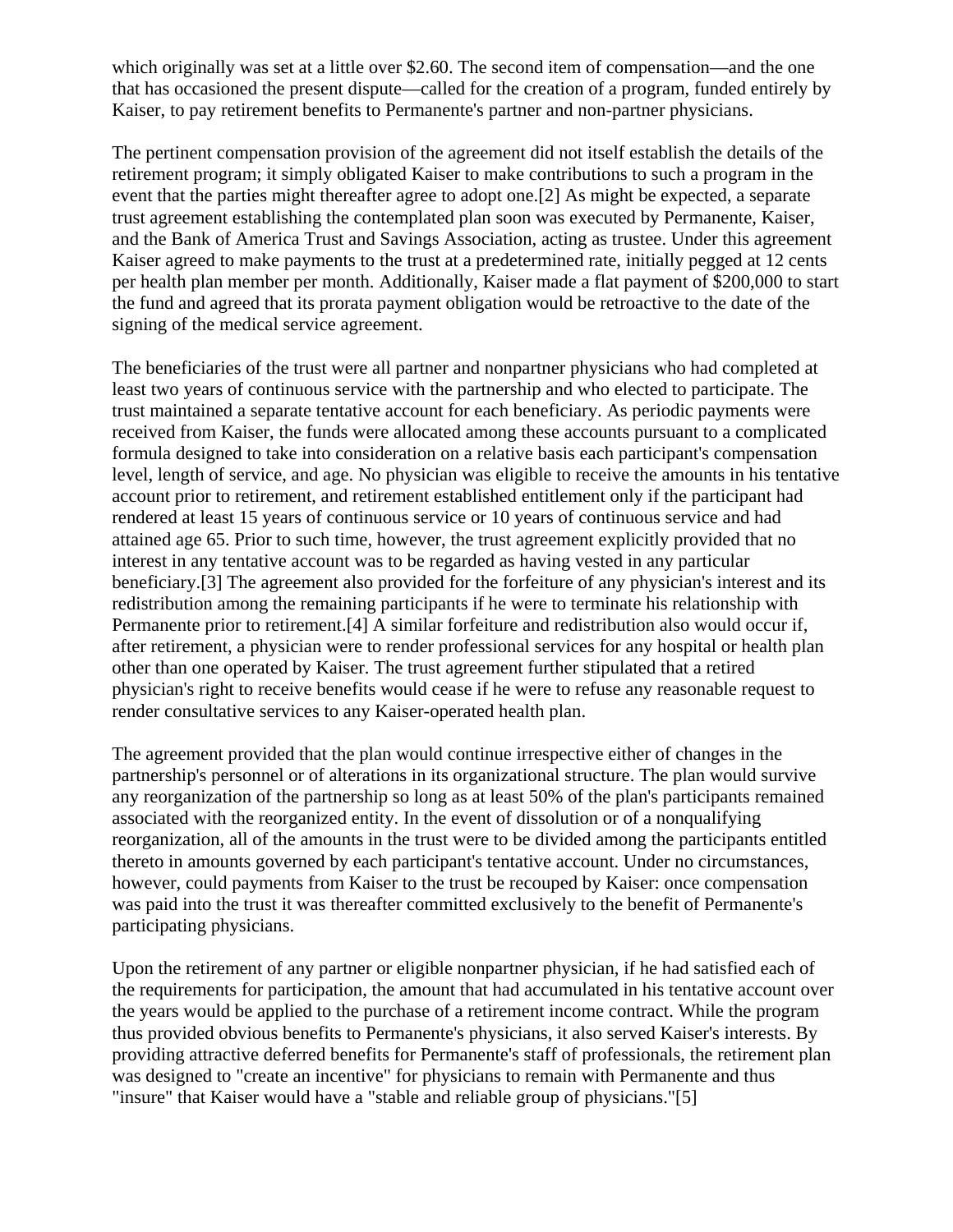During the years from the plan's inception until its discontinuance in 1963, Kaiser paid a total of more than \$2,000,000 into the trust. Permanente, however, did not report these payments as income in its partnership returns. Nor did the individual partners include these payments in the computations of their distributive shares of the partnership's taxable income. The Commissioner assessed deficiencies against each partner-respondent for his distributive share of the amount paid by Kaiser. Respondents, after paying the assessments under protest, filed these consolidated suits for refund.

The Commissioner premised his assessment on the conclusion that Kaiser's payments to the trust constituted a form of compensation to the partnership for the services it rendered and therefore was income to the partnership. And, notwithstanding the deflection of those payments to the retirement trust and their current unavailability to the partners, the partners were still taxable on their distributive shares of that compensation. Both the District Court and the Court of Appeals disagreed. They held that the payments to the fund were not income to the partnership because it did not receive them and never had a "right to receive" them. 295 F. Supp., at 1292-1294; 450 F. 2d, at 114-115. They reasoned that the partnership, as an entity, should be disregarded and that each partner should be treated simply as a potential beneficiary of his tentative share of the retirement fund.[6] Viewed in this light, no presently taxable income could be attributed to these cash basis[7] taxpayers because of the contingent and forfeitable nature of the fund allocations. 295 F. Supp., at 1294-1296; 450 F. 2d, at 112.

We hold that the courts below erred and that respondents were properly taxable on the partnership's retirement fund income. This conclusion rests on two familiar principles of income taxation, first, that income is taxed to the party who earns it and that liability may not be avoided through an anticipatory assignment of that income, and, second, that partners are taxable on their distributive or proportionate shares of current partnership income irrespective of whether that income is actually distributed to them. The ensuing discussion is simply an application of those principles to the facts of the present case.

## **II**

Section 703 of the Internal Revenue Code of 1954, insofar as pertinent here, prescribes that "[t]he taxable income of a partnership shall be computed in the same manner as in the case of an individual." 26 U. S. C. § 703 (a). Thus, while the partnership itself pays no taxes, 26 U. S. C. § 701, it must report the income it generates and such income must be calculated in largely the same manner as an individual computes his personal income. For this purpose, then, the partnership is regarded as an independently recognizable entity apart from the aggregate of its partners. Once its income is ascertained and reported, its existence may be disregarded since each partner must pay a tax on a portion of the total income as if the partnership were merely an agent or conduit through which the income passed.[8]

In determining any partner's income, it is first necessary to compute the gross income of the partnership. One of the major sources of gross income, as defined in § 61 (a) (1) of the Code, is "[c]ompensation for services, including fees, commissions, and similar items." 26 U. S. C. § 61 (a) (1). There can be no question that Kaiser's payments to the retirement trust were compensation for services rendered by the partnership under the medical service agreement. These payments constituted an integral part of the employment arrangement. The agreement itself called for two forms of "base compensation" to be paid in exchange for services rendered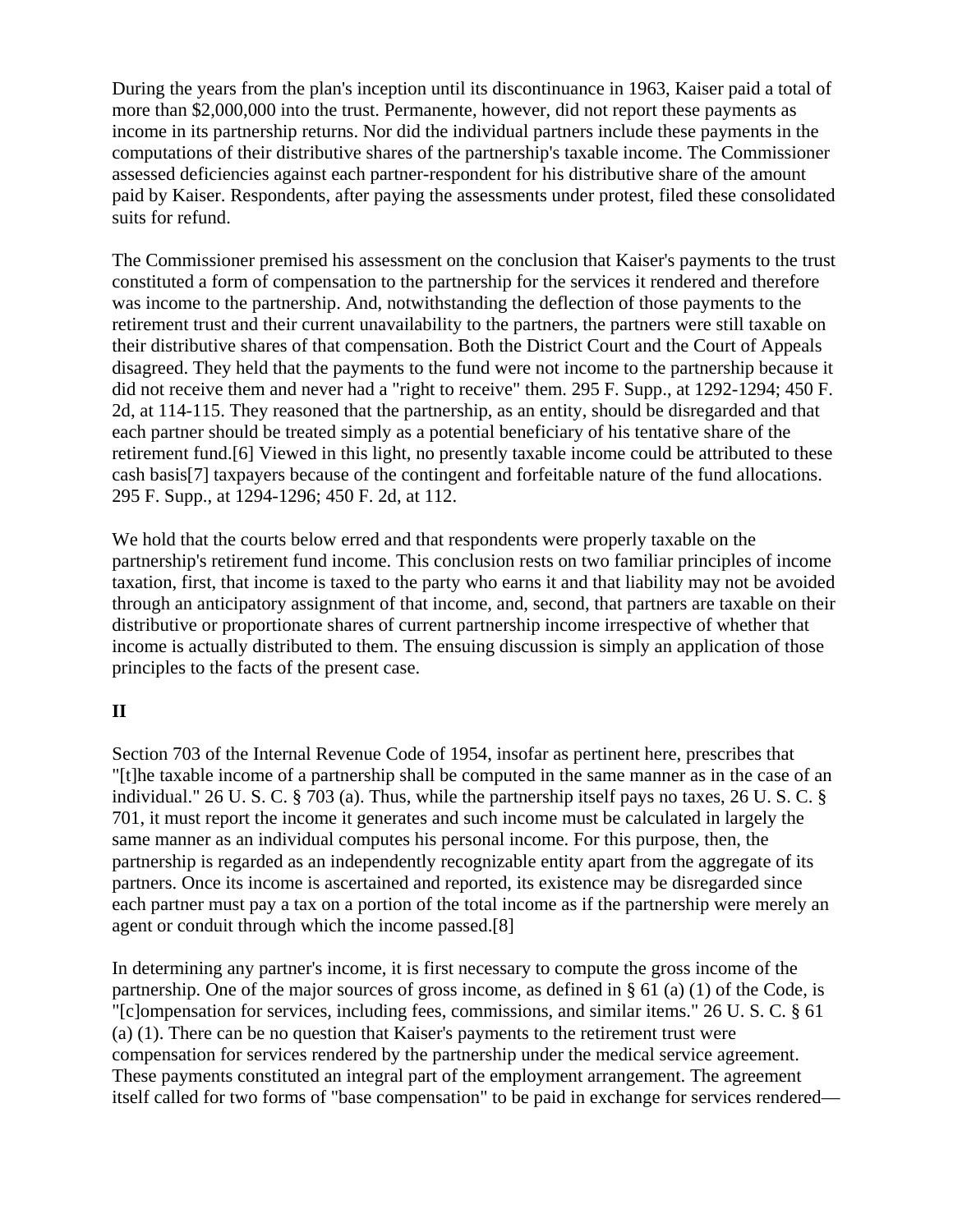direct per-member, per-month payments to the partnership and other, similarly computed, payments to the trust. Nor was the receipt of these payments contingent upon any condition other than continuation of the contractual relationship and the performance of the prescribed medical services. Payments to the trust, much like the direct payments to the partnership, were not forfeitable by the partnership or recoverable by Kaiser upon the happening of any contingency.

Yet the courts below, focusing on the fact that the retirement fund payments were never actually received by the partnership but were contributed directly to the trust, found that the payments were not includable as income in the partnership's returns. The view of tax accountability upon which this conclusion rests is incompatible with a foundational rule, which this Court has described as "the first principle of income taxation: that income must be taxed to him who earns it." Commissioner v. Culbertson, 337 U. S. 733, 739-740 (1949). The entity earning the income—whether a partnership or an individual taxpayer—cannot avoid taxation by entering into a contractual arrangement whereby that income is diverted to some other person or entity. Such arrangements, known to the tax law as "anticipatory assignments of income," have frequently been held ineffective as means of avoiding tax liability. The seminal precedent, written over 40 years ago, is Mr. Justice Holmes' opinion for a unanimous Court in Lucas v. Earl, 281 U. S. 111 (1930). There the taxpayer entered into a contract with his wife whereby she became entitled to one-half of any income he might earn in the future. On the belief that a taxpayer was accountable only for income actually received by him, the husband thereafter reported only half of his income. The Court, unwilling to accept that a reasonable construction of the tax laws permitted such easy deflection of income tax liability, held that the taxpayer was responsible for the entire amount of his income.

The basis for the Court's ruling is explicit and controls the case before us today:

"[T]his case is not to be decided by attenuated subtleties. It turns on the import and reasonable construction of the taxing act. There is no doubt that the statute could tax salaries to those who earned them and provide that the tax could not be escaped by anticipatory arrangements and contracts however skilfully devised to prevent the salary when paid from vesting even for a second in the man who earned it. That seems to us the import of the statute before us and we think that no distinction can be taken according to the motives leading to the arrangement by which the fruits are attributed to a different tree from that on which they grew." Id., at 114-115.

The principle of Lucas v. Earl, that he who earns income may not avoid taxation through anticipatory arrangements no matter how clever or subtle, has been repeatedly invoked by this Court and stands today as a cornerstone of our graduated income tax system. See, e. g., Commissioner v. Harmon, 323 U. S. 44 (1944); United States v. Joliet & Chicago R. Co., 315 U. S. 44 (1942); Helvering v. Eubank, 311 U. S. 122 (1940); Burnet v. Leininger, 285 U. S. 136 (1932). And, of course, that principle applies with equal force in assessing partnership income.

Permanente's agreement with Kaiser, whereby a portion of the partnership compensation was deflected to the retirement fund, is certainly within the ambit of Lucas v. Earl. The partnership earned the income and, as a result of arm's-length bargaining with Kaiser,[9] was responsible for its diversion into the trust fund. The Court of Appeals found the Lucas principle inapplicable because Permanente "never had the right itself to receive the payments made into the trust as current income." 450 F. 2d, at 114. In support of this assertion, the court relied on language in the agreed statement of facts stipulating that "[t]he payments . . . were paid solely to fund the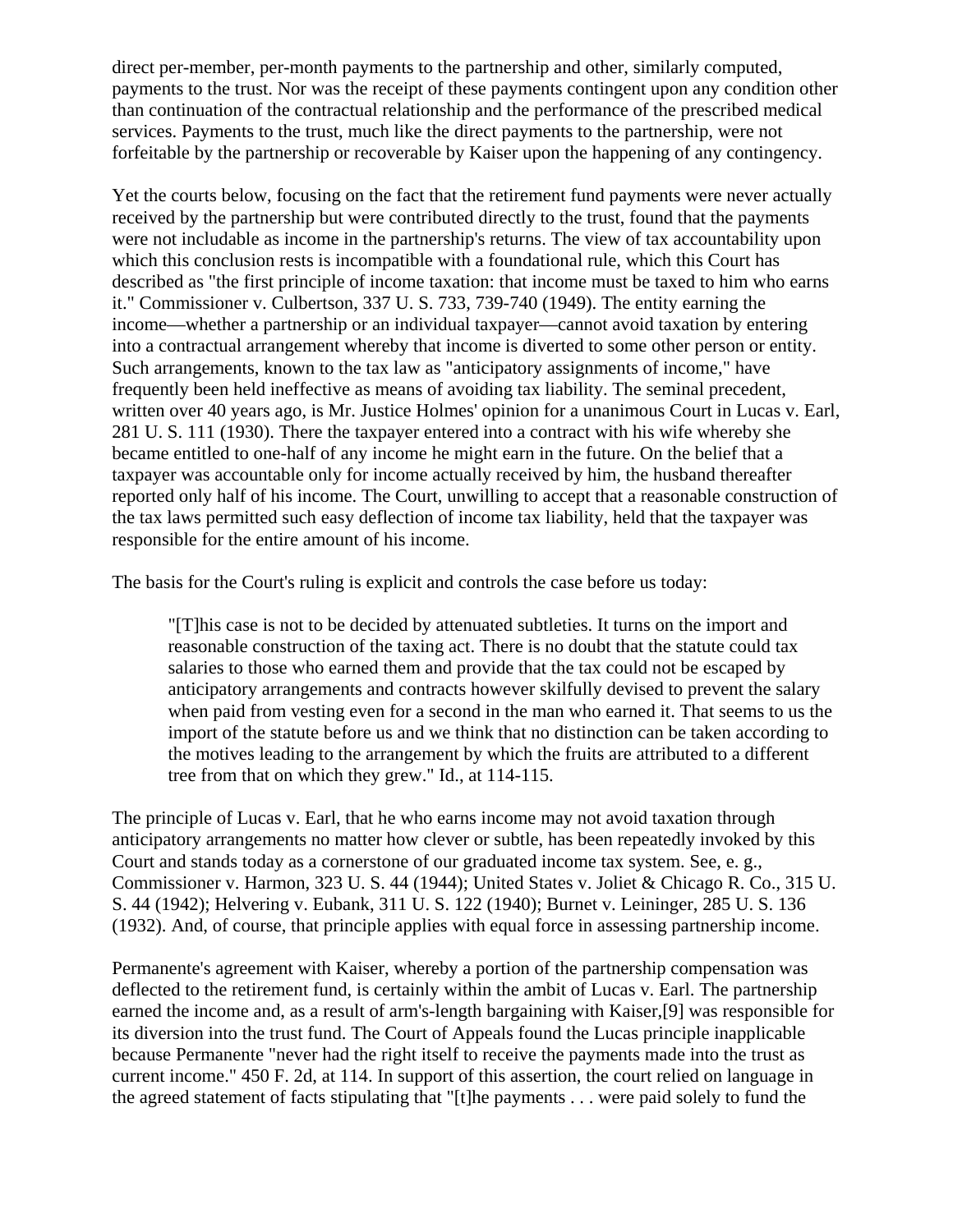retirement plan, and were not otherwise available to [Permanente] . . . ." Ibid. Emphasizing that the fund was created to serve Kaiser's interest in a stable source of qualified, experienced physicians,[10] the court found that Permanente could not have received that income except in the form in which it was received.

The court's reasoning seems to be that, before the partnership could be found to have received income, there must be proof that "Permanente agreed to accept less direct compensation from Kaiser in exchange for the retirement plan payments." Id., at 114-115. Apart from the inherent difficulty of adducing such evidence, we know of no authority imposing this burden upon the Government. Nor do we believe that the guiding principle of Lucas v. Earl may be so easily circumvented. Kaiser's motives for making payments are irrelevant to the determination whether those amounts may fairly be viewed as compensation for services rendered.[11] Neither does Kaiser's apparent insistence upon payment to the trust deprive the agreed contributions of their character as compensation. The Government need not prove that the taxpayer had complete and unrestricted power to designate the manner and form in which his income is received. We may assume, especially in view of the relatively unfavorable tax status of self-employed persons with respect to the tax treatment of retirement plans,[12] that many partnerships would eagerly accept conditions similar to those prescribed by this trust in consideration for tax-deferral benefits of the sort suggested here. We think it clear, however, that the tax laws permit no such easy road to tax avoidance or deferment.[13] Despite the novelty and ingenuity of this arrangement, Permanente's "base compensation" in the form of payments to a retirement fund was income to the partnership and should have been reported as such.

### **III**

Since the retirement fund payments should have been reported as income to the partnership, along with other income received from Kaiser, the individual partners should have included their shares of that income in their individual returns. 26 U. S. C. §§ 61 (a) (13), 702, 704. For it is axiomatic that each partner must pay taxes on his distributive share of the partnership's income without regard to whether that amount is actually distributed to him. Heiner v. Mellon, 304 U. S. 271 (1938), decided under a predecessor to the current partnership provisions of the Code,[14] articulates the salient proposition. After concluding that "distributive" share means the "proportionate" share as determined by the partnership agreement, id., at 280, the Court stated:

"The tax is thus imposed upon the partner's proportionate share of the net income of the partnership, and the fact that it may not be currently distributable, whether by agreement of the parties or by operation of law, is not material." Id., at 281.

Few principles of partnership taxation are more firmly established than that no matter the reason for nondistribution each partner must pay taxes on his distributive share. Treas. Reg. § 1.702-1, 26 CFR § 1.702-1 (1972).[15] See, e. g., Hulbert v. Commissioner, 227 F. 2d 399 (CA7 1955); Bell v. Commissioner, 219 F. 2d 442 (CA5 1955); Stewart v. United States, 263 F. Supp. 451 (SDNY 1967); Freudmann v. Commissioner, 10 T. C. 775 (1948); S. Surrey & W. Warren, Federal Income Taxation 1115 (1960); 6 J. Mertens, Law of Federal Income Taxation §§ 35.01, 35.22 (1968); A. Willis, On Partnership Taxation § 5.01 (1971).

The courts below reasoned to the contrary, holding that the partners here were not properly taxable on the amounts contributed to the retirement fund. This view, apparently, was based on the assumption that each partner's distributive share prior to retirement was too contingent and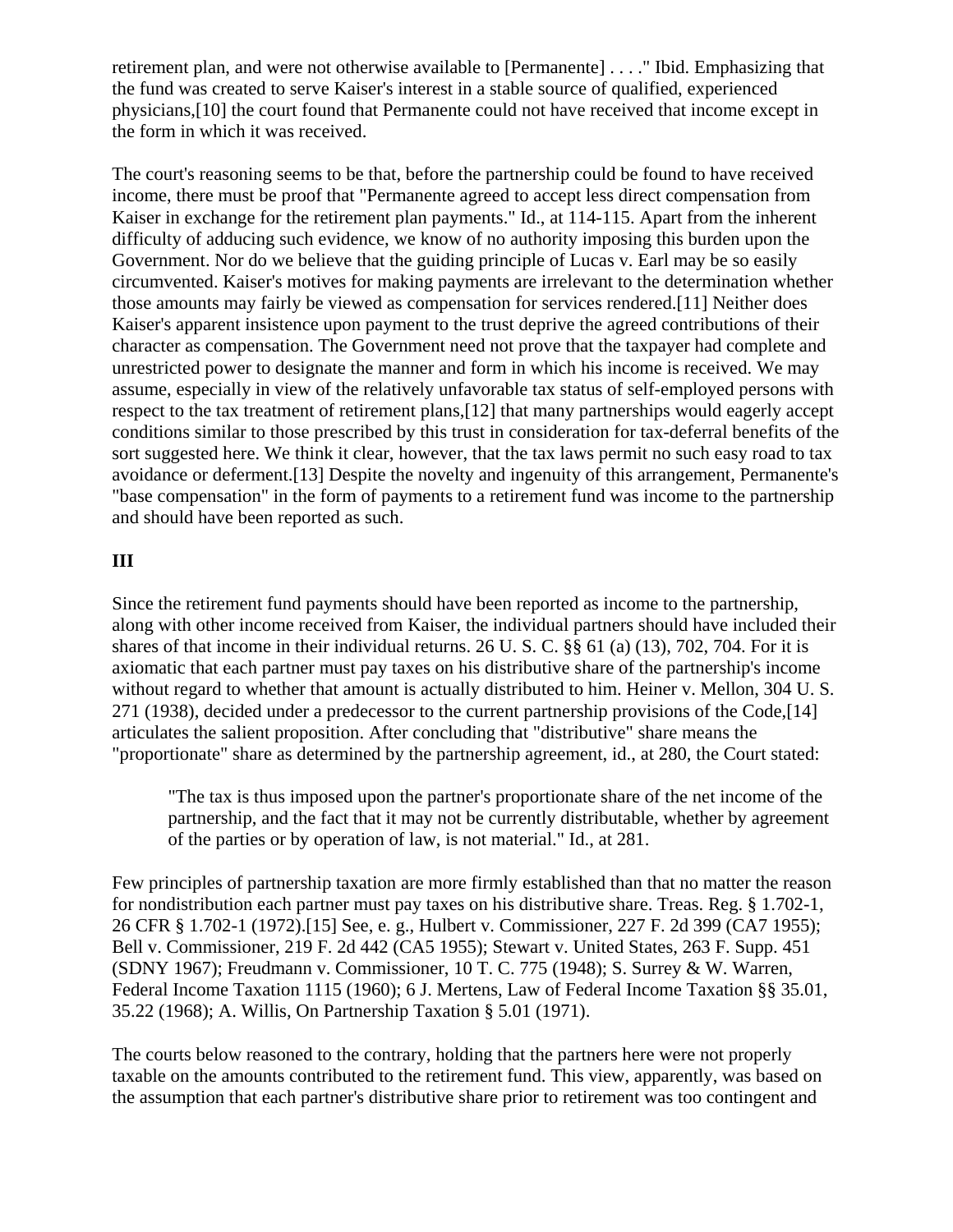unascertainable to constitute presently recognizable income. It is true that no partner knew with certainty exactly how much he would ultimately receive or whether he would in fact be entitled to receive anything. But the existence of conditions upon the actual receipt by a partner of income fully earned by the partnership is irrelevant in determining the amount of tax due from him. The fact that the courts below placed such emphasis on this factor suggests the basic misapprehension under which they labored in this case. Rather than being viewed as responsible contributors to the partnership's total income, respondent-partners were seen only as contingent beneficiaries of the trust. In some measure, this misplaced focus on the considerations of uncertainty and forfeitability may be a consequence of the erroneous manner in which the Commissioner originally assessed the partners' deficiencies. The Commissioner divided Kaiser's trust fund payments into two categories: (1) payments earmarked for the tentative accounts of nonpartner physicians; and (2) those allotted to partner physicians. The payments to the trust for the former category of nonpartner physicians were correctly counted as income to the partners in accord with the distributive-share formula as established in the partnership agreement.[16] The latter payments to the tentative accounts of the individual partners, however, were improperly allocated to each partner pursuant to the complex formula in the retirement plan itself, just as if that agreement operated as an amendment to the partnership agreement. 295 F. Supp., at 1292.

The Solicitor General, alluding to this miscomputation during oral argument, suggested that this error "may be what threw the court below off the track."[17] It should be clear that the contingent and unascertainable nature of each partner's share under the retirement trust is irrelevant to the computation of his distributive share. The partnership had received as income a definite sum which was not subject to diminution or forfeiture. Only its ultimate disposition among the employees and partners remained uncertain. For purposes of income tax computation it made no difference that some partners might have elected not to participate in the retirement program or that, for any number of reasons, they might not ultimately receive any of the trust's benefits. Indeed, as the Government suggests, the result would be quite the same if the "potential beneficiaries included no partners at all, but were children, relatives, or other objects of the partnership's largesse."[18] The sole operative consideration is that the income had been received by the partnership, not what disposition might have been effected once the funds were received.

### **IV**

In summary, we find this case controlled by familiar and long-settled principles of income and partnership taxation. There being no doubt about the character of the payments as compensation, or about their actual receipt, the partnership was obligated to report them as income presently received. Likewise, each partner was responsible for his distributive share of that income. We, therefore, reverse the judgments and remand the case with directions that judgments be entered for the United States.

It is so ordered.

MR. JUSTICE DOUGLAS dissents.

[\*] George E. Link filed a brief for Kaiser Foundation Health Plan, Inc., as amicus curiae urging affirmance.

[1] Technically, the married respondents' spouses are also parties because they filed joint income tax returns for the years in question here. Any reference to respondents in this opinion, however, refers only to the partner physicians.

[2] The pertinent portion of the Kaiser-Permanente medical service contract states: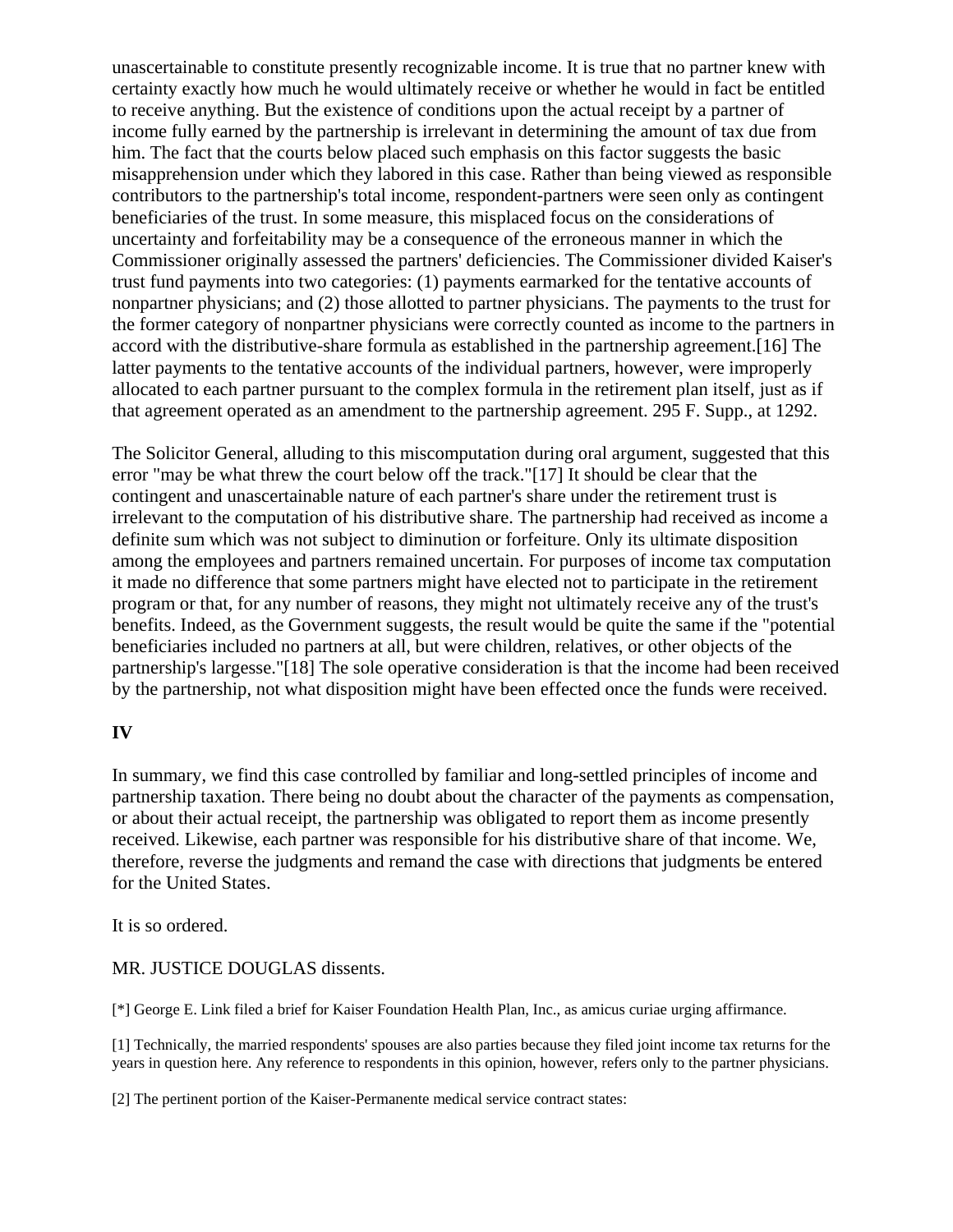"Article H

"Base Compensation to Medical Group

"As base compensation to [Permanente] for Medical Services to be provided by [Permanente] hereunder, [Kaiser] shall pay to [Permanente] the amounts specified in this Article H.

.....

"Section H-4. Provision for Savings and Retirement Program for Physicians.

"In the event that [Permanente] establishes a savings and retirement plan or other deferred compensation plan approved by [Kaiser], [Kaiser] will pay, in addition to all other sums payable by [Kaiser] under this Agreement, the contributions required under such plan to the extent that such contributions exceed amounts, if any, contributed by Physicians . . . . "

[3] The trust agreement states:

"The tentative accounts and suspended tentative accounts provided for Participants hereunder are solely for the purpose of facilitating record keeping and necessary computations, and confer no rights in the trust fund upon the individuals for whom they are established. . . ."

[4] If, however, termination were occasioned by death or permanent disability, the trust agreement provided for receipt of such amounts as had accumulated in that physician's tentative account. Additionally, if, after his termination for reasons of disability prior to retirement, a physician should reassociate with some affiliated medical group his rights as a participant would not be forfeited.

[5] The agreed statement of facts filed by the parties in the District Court states:

"The primary purpose of the retirement plan was to create an incentive for physicians to remain with [Permanente] . . . and thus to insure [Kaiser] that it would have a stable and reliable group of physicians providing medical services to its members with a minimum of turn-over. . . ."

[6] The Court of Appeals purported not to decide, as the District Court had, whether the partnership should be viewed as an "entity" or as a "conduit." 450 F. 2d 109, 113 n. 5, and 115. Yet, its analysis indicates that it found it proper to disregard the partnership as a separate entity. After explaining its view that Permanente never had a right to receive the payments, the Court of Appeals stated:

"When the transaction is viewed in this light, the partnership becomes a mere agent contracting on behalf of its members for payments to the trust for their ultimate benefit, rather than a principal which itself realizes taxable income." Id., at 115 (emphasis supplied).

[7] Each respondent reported his income for the years in question on the cash basis. The partnership reported its taxable receipts under the accrual method.

[8] There has been a great deal of discussion in the briefs and in the lower court opinions with respect to whether a partnership is to be viewed as an "entity" or as a "conduit." We find ourselves in agreement with the Solicitor General's remark during oral argument when he suggested that "[i]t seems odd that we should still be discussing such things in 1972." Tr. of Oral Arg. 14. The legislative history indicates, and the commentators agree, that partnerships are entities for purposes of calculating and filing informational returns but that they are conduits through which the taxpaying obligation passes to the individual partners in accord with their distributive shares. See, e. g., H. R. Rep. No. 1337, 83d Cong., 2d Sess., 65-66 (1954); S. Rep. No. 1622, 83d Cong., 2d Sess., 89-90 (1954); 6 J. Mertens, Law of Federal Income Taxation § 35.01 (1968); S. Surrey & W. Warren, Federal Income Taxation 1115-1116 (1960); Jackson, Johnson, Surrey, Tenen & Warren, The Internal Revenue Code of 1954: Partnerships, 54 Col. L. Rev. 1183 (1954).

[9] The agreed statement of facts states that the contracting parties were "separate organizations independently contracting with one another at arms' length."